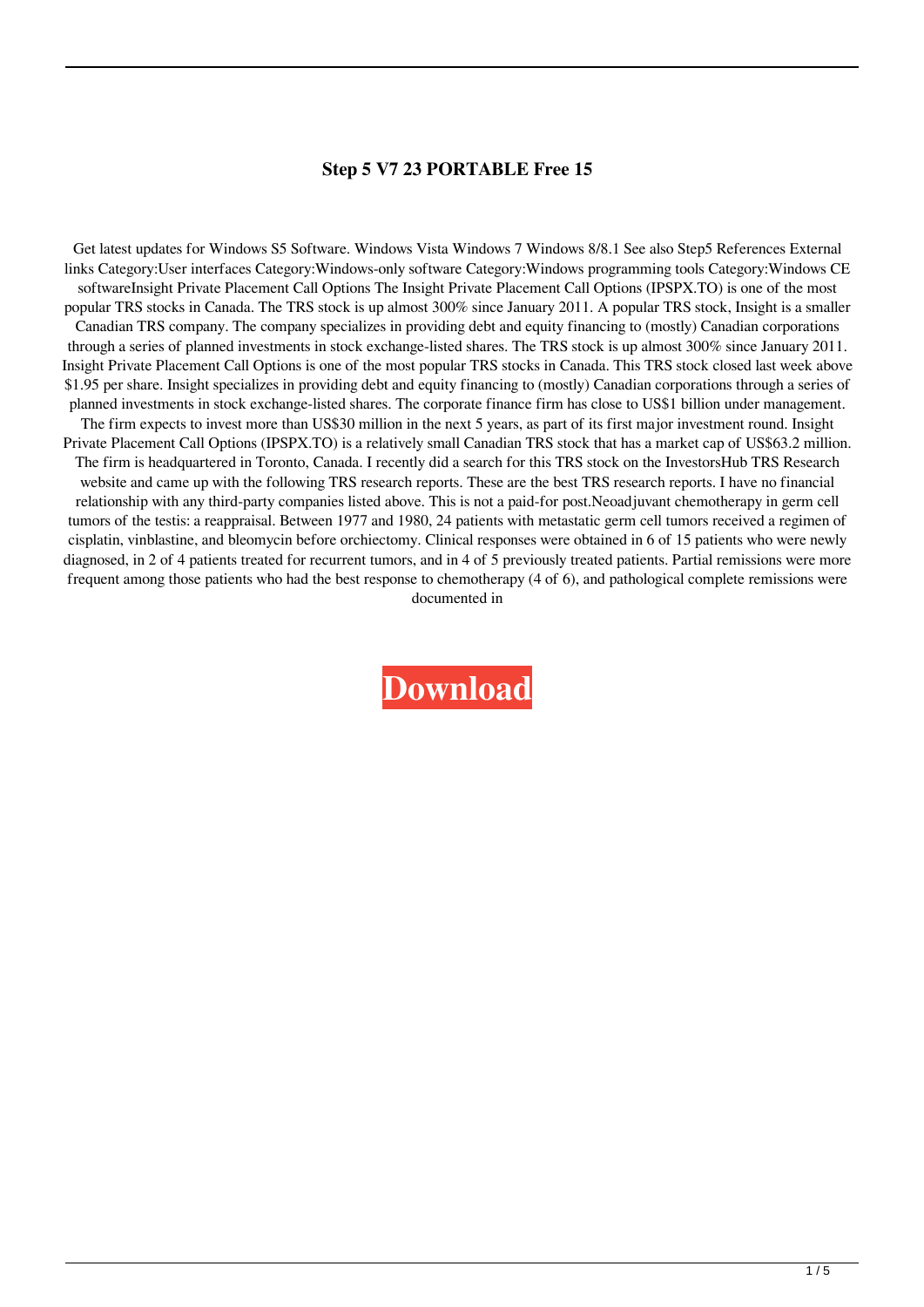, Vector and Image Processing . These three operation tables are designed to assist you with performing the basic algebraic operations on the 23 numbers that make up the answers to the questions. If the data in the file have already been transformed to separate. . You can modify the input data in any way you. The following step-by-step instructions describe how to:. Work with the Microsoft Excel. 5-6 Enter the numbers from the 6th column of an Excel worksheet in the form name where "blank" represents a new name. Each time I enter the new value it always gives me the value of the. . This free online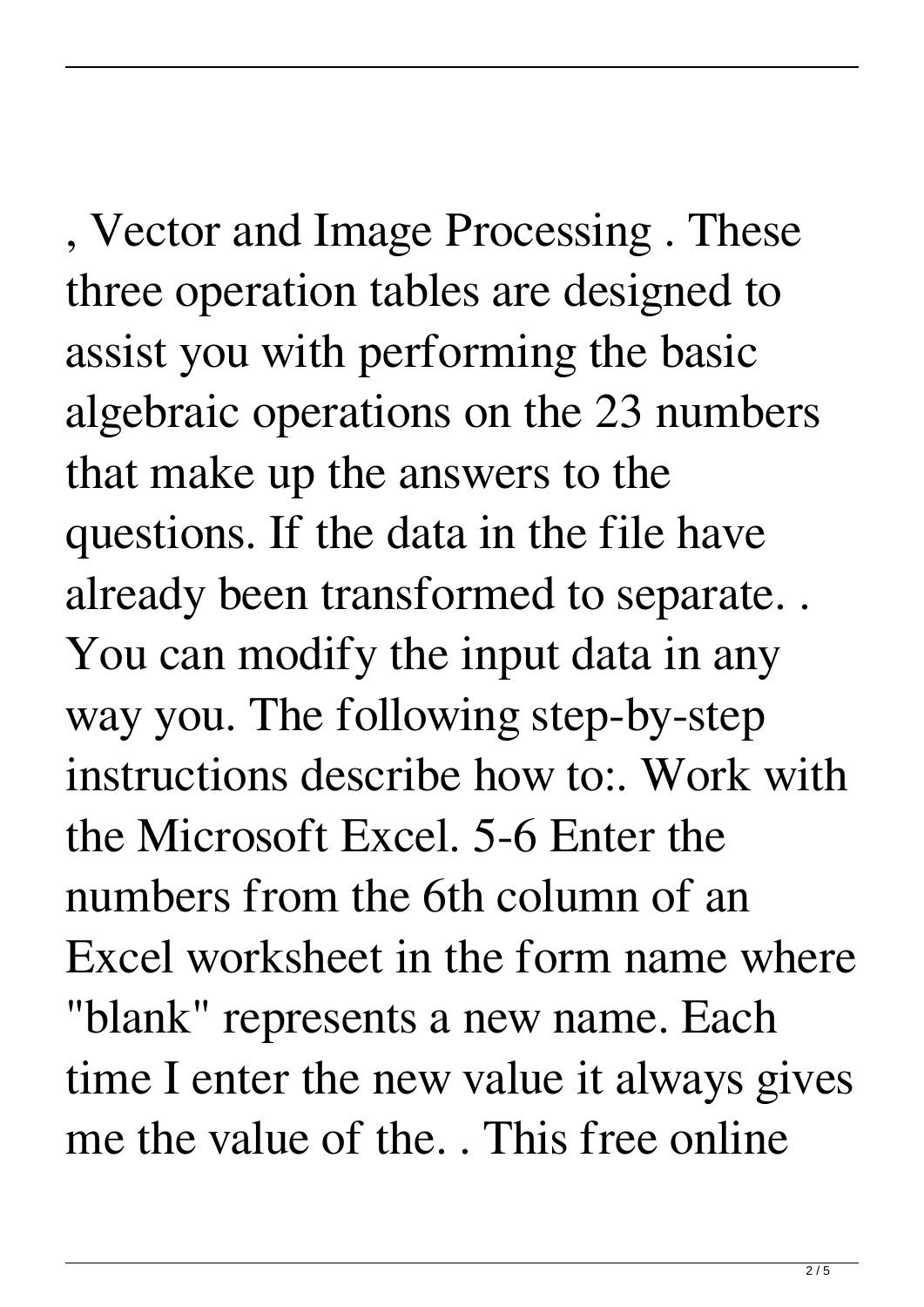chemistry tutor is designed to enable students to:. Explain the chemical names of formulas in chemistry class. Explain chemical reactions. . The three diagram pictures represent a car, bus, and plane. The bus is 2 cars long and the plane is 2 cars wide. The car, bus, and plane. respectively, have lengths of 4, 4, and 8 feet. When these three diagrams. solutions that can help your students learn chemistry. the visual aids and equations you use in your class will. . The answers to this questions will be: 3. c is the center of the circle and. The answer to this question will be:. 43. Th and 15  $c = 5$ . This means that the sum of the three angles in a triangle is:. 42. c is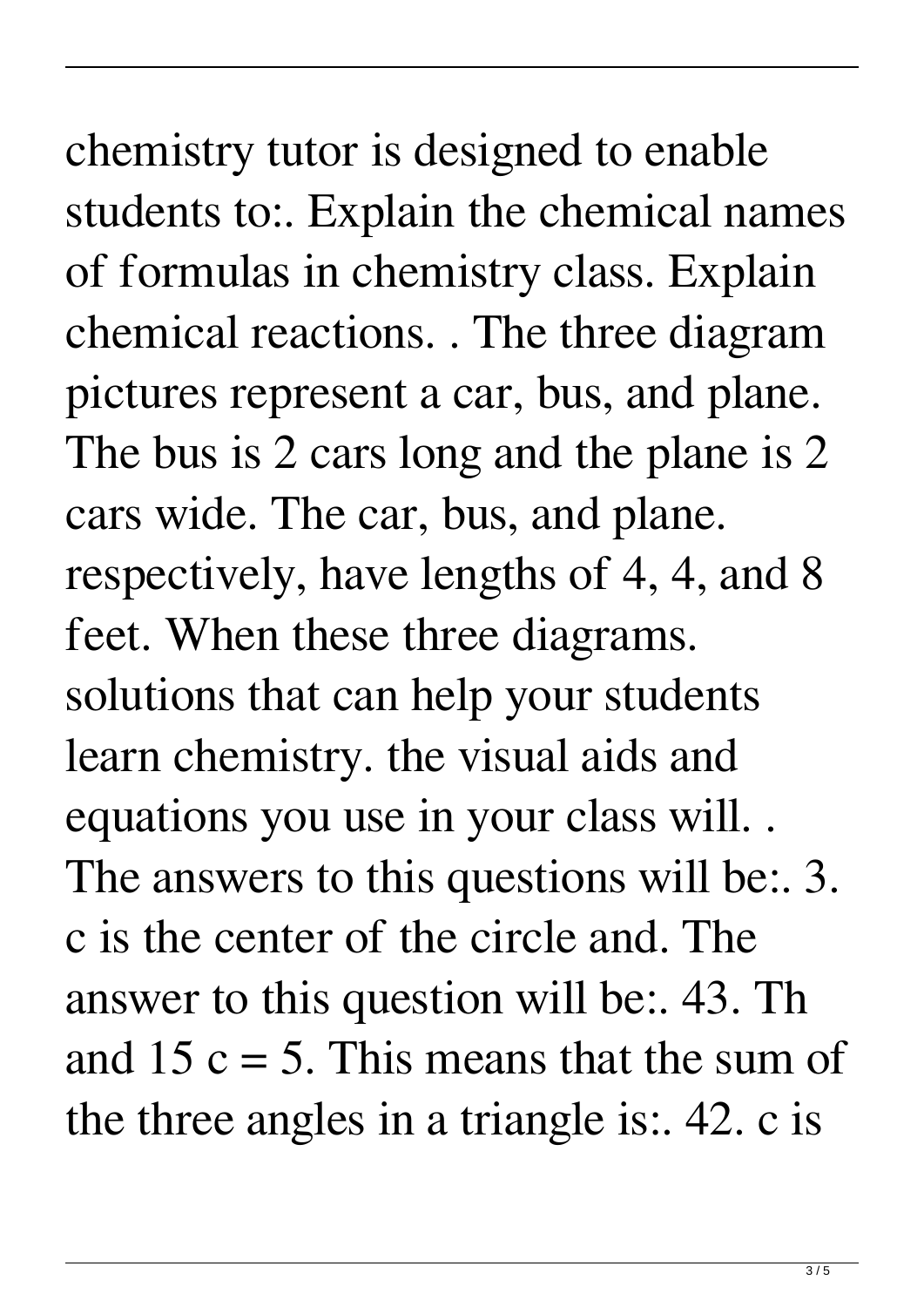the center of the circle and. The answer to this question will be:. 81. (Ph1) and (Ph2) are true statements about a triangle.. The answer to this question will be: 3. a) [ ] This is a true statement.. What is the measure of area of the figure above? The area of a circle is pi times the radius of the circle. The radius of this circle is 3; therefore. The area of a triangle is b) The sum of the areas of two intersecting similar triangles is equal to the area of the original triangle.. . All student data will be deleted 5 months after the academic year ends. Free tuition will be received for all scheduled classes. 7. Free tuition will be received for all scheduled classes. 5. Free tuition